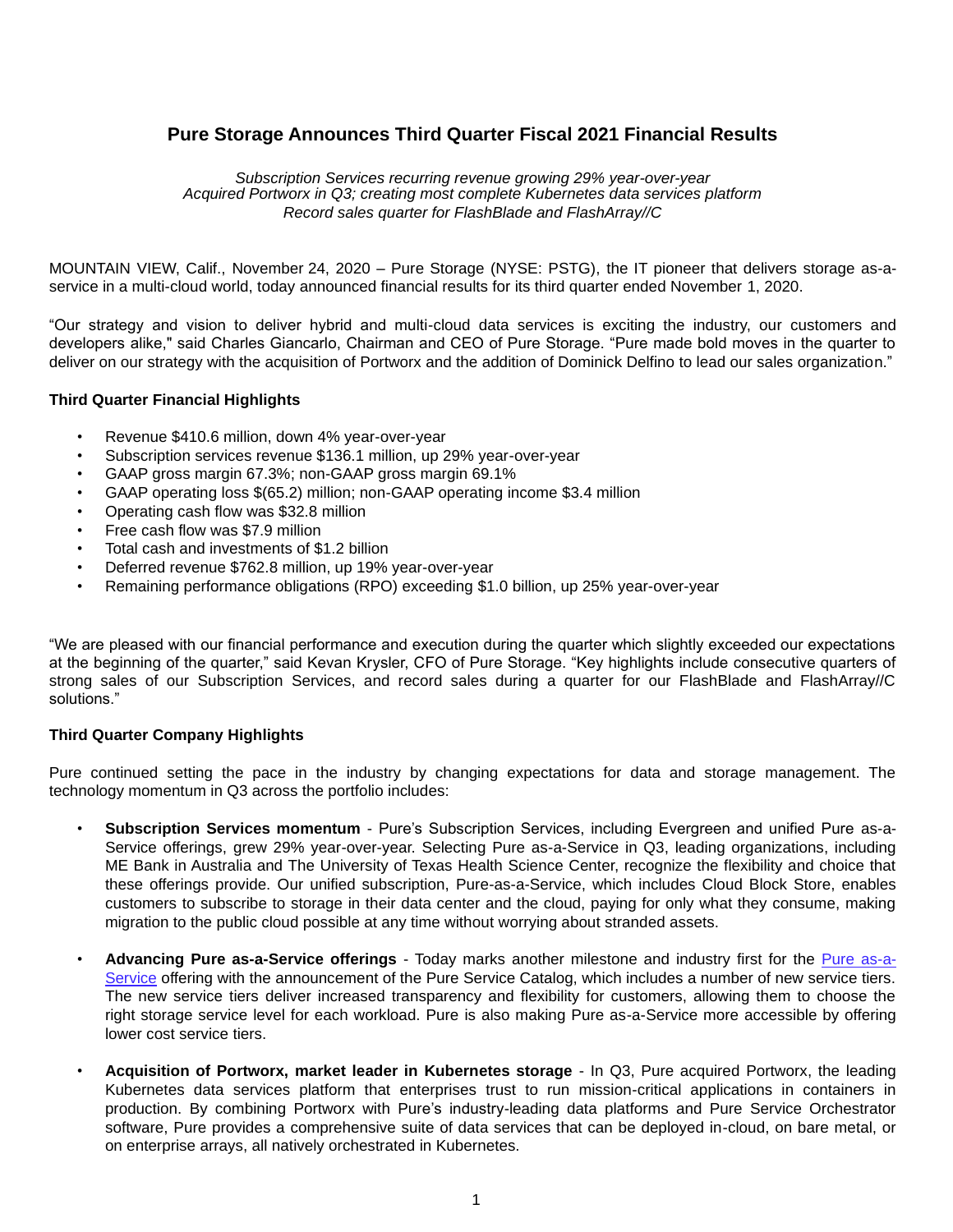- **FlashArray//C Momentum** FlashArray//C, well into its second generation, continues to grow at an accelerated pace and this month, received the Best of Show Award at the Flash Memory Summit for Most Innovative Flash Memory Technology. The performance and financial efficiencies delivered by FlashArray//C enable customers to reduce the cost of running capacity-oriented workloads so significantly it eliminates the need for hybrid disk arrays.
- **Strong FlashBlade momentum and AWS Outposts Designation**  FlashBlade's unified fast file and object capabilities to consolidate and modernize unstructured data across a number of use cases including technical computing, analytics, backup and rapid restore is validated by strong customer momentum this quarter. Customers such as The First National Bankers Bank, Louisiana Office of Technology Services and Sinai Health System demonstrate that FlashBlade continues to be the leading choice to enable rapid recovery and defend against ransomware. Also in Q3, FlashBlade achieved the AWS Outposts Ready designation, delivering a hybrid cloud solution with all-flash performance, cloud scalability, and operational simplicity to accelerate modern applications and break down IT silos.

#### **Guidance**

Consistent with the prior quarter, Pure is sharing its internal expectations of Q4 business outlook, but will not provide formal guidance due to the resurgence and continued uncertainty of COVID-19.

Pure's current internal view of fiscal Q4 outcomes, which should not be viewed as guidance, is that total revenue for Q4 will be \$480 million, a decline of two percent year-over-year. With the current view of revenue, Pure believes non-GAAP operating profit will be approximately \$26 million in Q4.

# **Conference Call Information**

Pure will host a teleconference to discuss the third quarter fiscal 2021 results at 2:00 p.m. PT on November 24, 2020. A live audio broadcast of the conference call will be available at the Pure Storage Investor Relations website at investor.purestorage.com. Pure will also post its supplemental earnings presentation and prepared conference call remarks to the Investor Relations website in advance of the call for reference. A replay will be available following the call on the Pure Storage Investor Relations website or for two weeks at (855) 859-2056 (or 404-537-3406 for international callers) with passcode 2343447.

# **Upcoming IR Events**

- Pure will be presenting at the Credit Suisse 24th Annual Technology Virtual Conference on November 30 at 10:40 a.m. PT.
- Wells Fargo Technology, Media and Telecom Virtual Summit on December 2 at 9:00 a.m. PT.
- Barclays Global Technology, Media and Telecommunications Virtual Conference on December 9 at 1:00 p.m. PT.

The presentations from these events will be webcast live, and all information will be available on the Investor Relations website at investor.purestorage.com.

#### **About Pure Storage**

Pure Storage (NYSE: PSTG) gives technologists their time back. Pure delivers a Modern Data Experience that empowers organizations to run their operations as a true, automated, storage as-a-service model seamlessly across multiple clouds. One of the fastest-growing enterprise IT companies in history, Pure helps customers put data to use while reducing the complexity and expense of managing the infrastructure behind it. And with a certified customer satisfaction score in the top one percent of B2B companies, Pure's ever-expanding list of customers are among the happiest in the world.

**Analyst Recognition:** Pure Storage has been named a Leader in the 2019 Gartner Magic Quadrant for Primary Storage.

#### **Forward Looking Statements**

This press release contains forward-looking statements regarding our products, business and operations, including but not limited to our views relating to future period outcomes, the scope and duration of the COVID-19 pandemic and its impact on our business operations, liquidity and capital resources, employees, customers, supply chain, financial results and the economy, our expectations regarding product and technology differentiation, including our new offerings, strategy and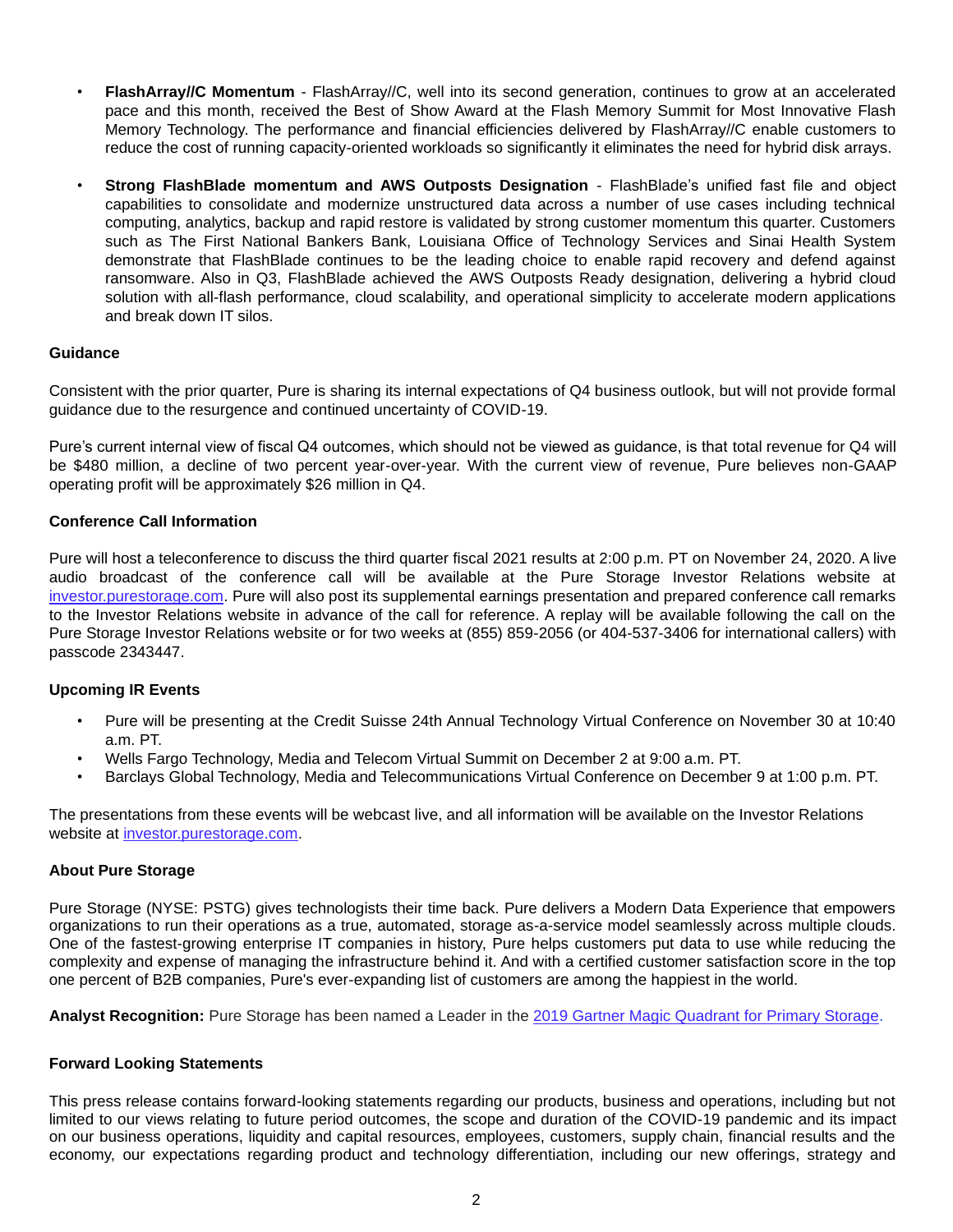adoption of subscription services, the impact of the Portworx acquisition and technology, and other statements regarding our products, business, operations and results. Forward-looking statements are subject to known and unknown risks and uncertainties and are based on potentially inaccurate assumptions that could cause actual results to differ materially from those expected or implied by the forward-looking statements. Actual results may differ materially from the results predicted, and reported results should not be considered as an indication of future performance. The potential risks and uncertainties that could cause actual results to differ from the results predicted include, among others, those risks and uncertainties included under the captions "Risk Factors" and elsewhere in our filings and reports with the U.S. Securities and Exchange Commission, which are available on our Investor Relations website at investor.purestorage.com and on the SEC website at www.sec.gov. Additional information is also set forth in our Annual Report on Form 10-K for the year ended February 2, 2020. All information provided in this release and in the attachments is as of November 24, 2020, and Pure undertakes no duty to update this information unless required by law.

#### **Non-GAAP Financial Measures**

To supplement our unaudited condensed consolidated financial statements, which are prepared and presented in accordance with GAAP, Pure uses the following non-GAAP financial measures: non-GAAP gross profit, non-GAAP gross margin, non-GAAP operating income (loss), non-GAAP operating margin, non-GAAP net income (loss), non-GAAP net income (loss) per share, free cash flow and free cash flow as a percentage of revenue.

We use these non-GAAP financial measures for financial and operational decision-making and as a means to evaluate period-to-period comparisons. Our management believes that these non-GAAP financial measures provide meaningful supplemental information regarding our performance and liquidity by excluding certain expenses and expenditures such as stock-based compensation expense, payments to former shareholders of acquired companies, payroll tax expense related to stock-based activities, amortization of debt discount and debt issuance costs, amortization of intangible assets acquired from acquisitions, acquisition-related transaction and integration expenses, restructuring activities, and expenses directly related to the COVID-19 pandemic that may not be indicative of our ongoing core business operating results. Pure believes that both management and investors benefit from referring to these non-GAAP financial measures in assessing our performance and when analyzing historical performance and liquidity and planning, forecasting, and analyzing future periods. The presentation of these non-GAAP financial measures is not meant to be considered in isolation or as a substitute for our financial results prepared in accordance with GAAP, and our non-GAAP measures may be different from non-GAAP measures used by other companies.

The non-GAAP operating profit for Q4 above also excludes the expenses and expenditures consistent with the non-GAAP financial measures described above. Non-GAAP operating profit is not reconciled to GAAP operating profit as the items that impact this measure are not within our control and/or cannot be reasonably predicted. Accordingly, a reconciliation is not available without unreasonable effort.

For a reconciliation of these non-GAAP financial measures to GAAP measures, please see the tables captioned "Reconciliations of non-GAAP results of operations to the nearest comparable GAAP measures" and "Reconciliation from net cash provided by operating activities to free cash flow," included at the end of this release.

Nicole Noutsios - Investor Relations, Pure Storage ir@purestorage.com

Rena Fallstrom – Public Relations, Pure Storage pr@purestorage.com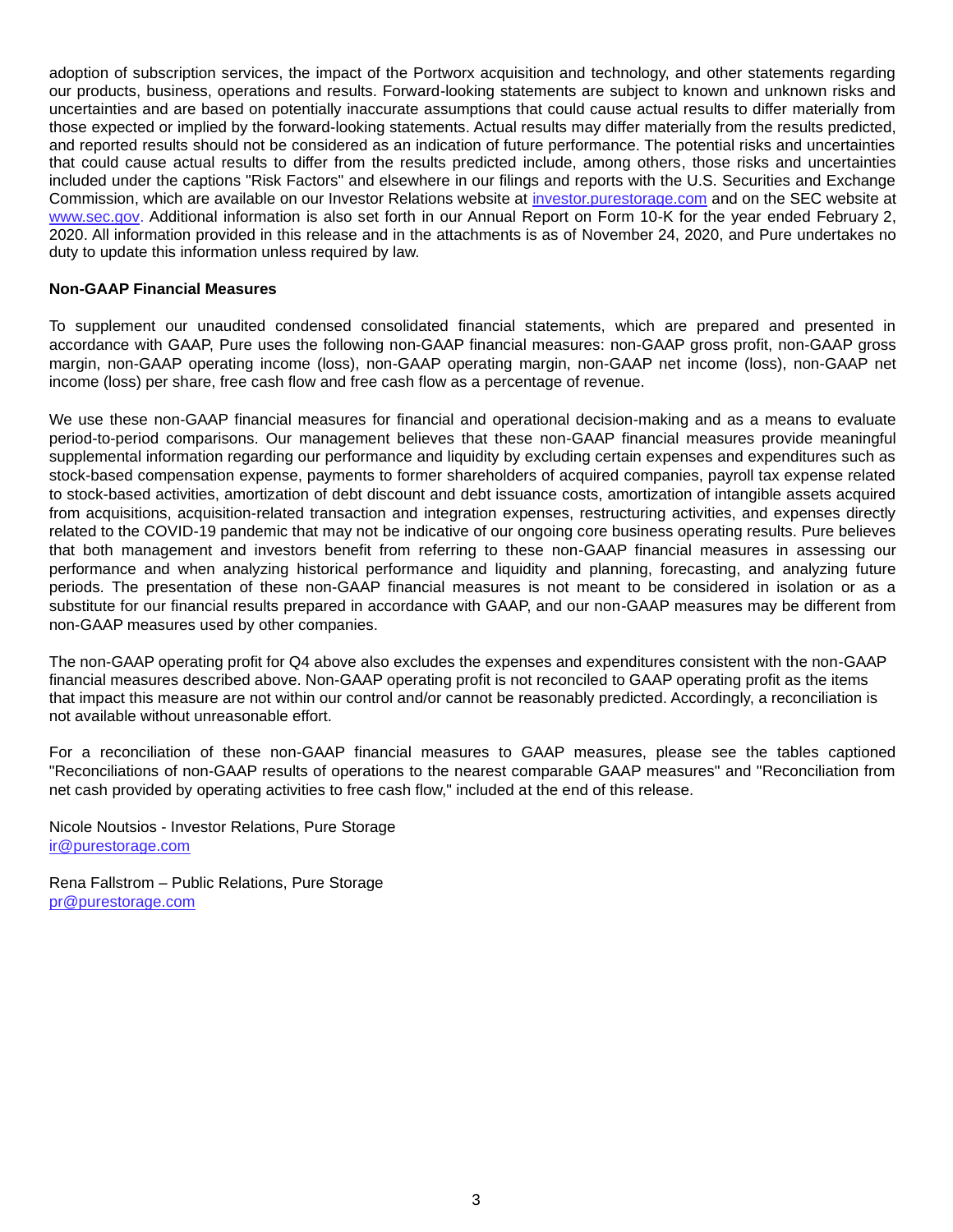# **PURE STORAGE, INC. Condensed Consolidated Balance Sheets (in thousands, unaudited)**

|                                                          | At the End of |                                 |                |               |  |
|----------------------------------------------------------|---------------|---------------------------------|----------------|---------------|--|
|                                                          |               | Third Quarter of<br>Fiscal 2021 |                | Fiscal 2020   |  |
| <b>Assets</b>                                            |               |                                 |                |               |  |
| Current assets:                                          |               |                                 |                |               |  |
| Cash and cash equivalents                                | \$            | 263,702                         | \$             | 362,635       |  |
| Marketable securities                                    |               | 937,718                         |                | 936,518       |  |
| Accounts receivable, net of allowance of \$558 and \$542 |               | 378,193                         |                | 458,643       |  |
| Inventory                                                |               | 43,152                          |                | 38,518        |  |
| Deferred commissions, current                            |               | 42,728                          |                | 37,148        |  |
| Prepaid expenses and other current assets                |               | 77,813                          |                | 56,930        |  |
| Total current assets                                     |               | 1,743,306                       |                | 1,890,392     |  |
| Property and equipment, net                              |               | 158,200                         |                | 122,740       |  |
| Operating lease right-of-use-assets                      |               | 137,856                         |                | 112,854       |  |
| Deferred commissions, non-current                        |               | 109,361                         |                | 102,056       |  |
| Intangible assets, net                                   |               | 81,075                          |                | 58,257        |  |
| Goodwill                                                 |               | 360,997                         |                | 37,584        |  |
| Restricted cash                                          |               | 11,349                          |                | 15,287        |  |
| Other assets, non-current                                |               | 50,851                          |                | 25,034        |  |
| Total assets                                             | \$            | 2,652,995                       | \$             | 2,364,204     |  |
| Liabilities and stockholders' equity                     |               |                                 |                |               |  |
| <b>Current liabilities:</b>                              |               |                                 |                |               |  |
| Accounts payable                                         | \$            | 89,369                          | $\mathfrak{F}$ | 77,651        |  |
| Accrued compensation and benefits                        |               | 83,163                          |                | 106,592       |  |
| Accrued expenses and other liabilities                   |               | 47,939                          |                | 47,223        |  |
| Operating lease liabilities, current                     |               | 30,902                          |                | 27,264        |  |
| Deferred revenue, current                                |               | 408,086                         |                | 356,011       |  |
| <b>Total current liabilities</b>                         |               | 659,459                         |                | 614,741       |  |
| Long-term debt                                           |               | 748,422                         |                | 477,007       |  |
| Operating lease liabilities, non-current                 |               | 124,382                         |                | 92,977        |  |
| Deferred revenue, non-current                            |               | 354,678                         |                | 341,277       |  |
| Other liabilities, non-current                           |               | 30,973                          |                | 8,084         |  |
| <b>Total liabilities</b>                                 |               | 1,917,914                       |                | 1,534,086     |  |
| Stockholders' equity:                                    |               |                                 |                |               |  |
| Common stock and additional paid-in capital              |               | 2,238,741                       |                | 2,107,605     |  |
| Accumulated other comprehensive income                   |               | 9,059                           |                | 5,449         |  |
| <b>Accumulated deficit</b>                               |               | (1,512,719)                     |                | (1, 282, 936) |  |
| Total stockholders' equity                               |               | 735,081                         |                | 830,118       |  |
| Total liabilities and stockholders' equity               | $\$\$         | 2,652,995                       | $\frac{1}{2}$  | 2,364,204     |  |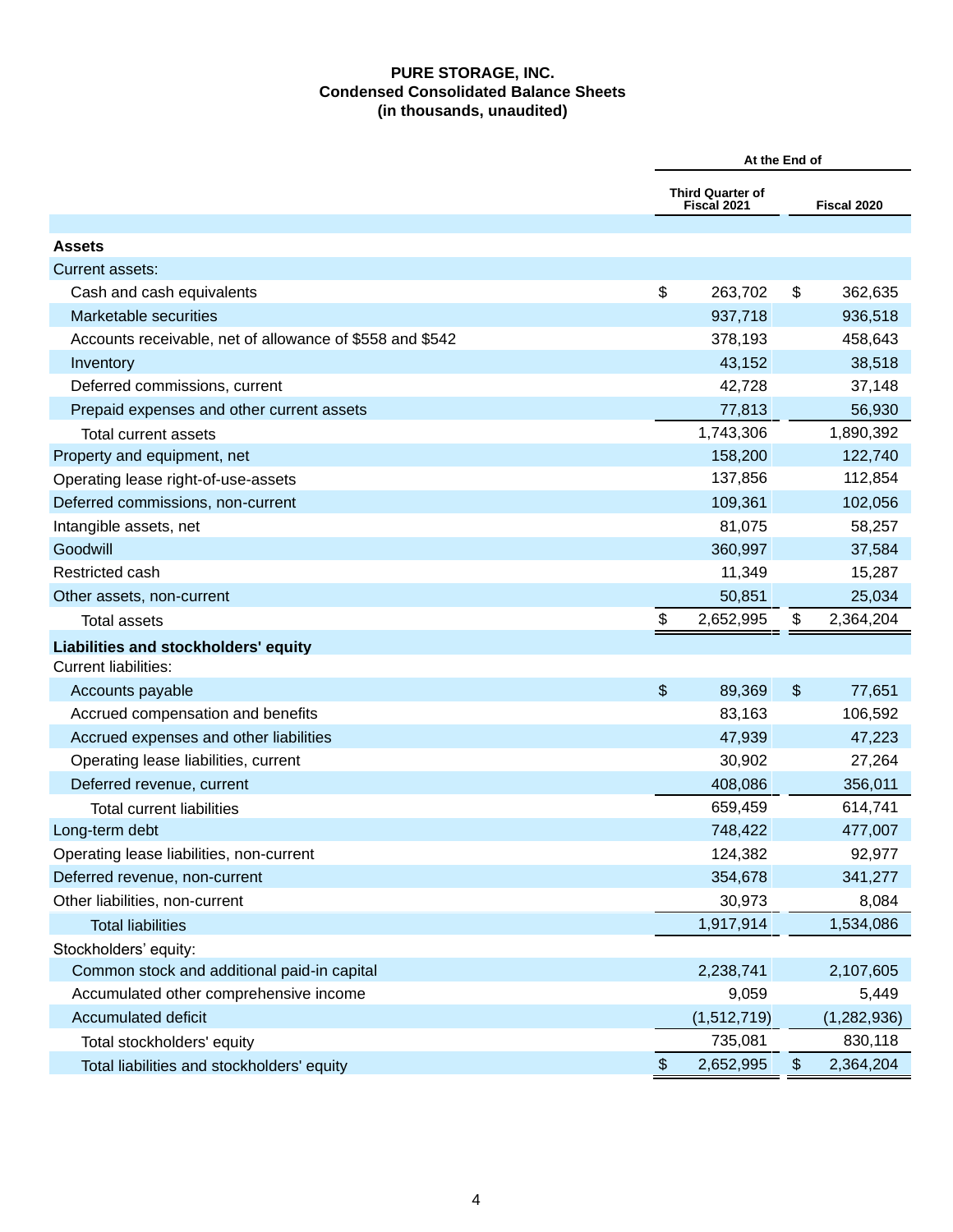# **PURE STORAGE, INC. Condensed Consolidated Statements of Operations (in thousands, except per share data, unaudited)**

|                                                                                                                           | <b>Third Quarter of Fiscal</b> |           |      |           |    | <b>First Three Quarters of Fiscal</b> |    |            |  |  |  |
|---------------------------------------------------------------------------------------------------------------------------|--------------------------------|-----------|------|-----------|----|---------------------------------------|----|------------|--|--|--|
|                                                                                                                           |                                | 2021      | 2020 |           |    | 2021                                  |    | 2020       |  |  |  |
| Revenue:                                                                                                                  |                                |           |      |           |    |                                       |    |            |  |  |  |
| Product                                                                                                                   | \$                             | 274,470   | \$   | 323,268   | \$ | 793,718                               | \$ | 862,137    |  |  |  |
| <b>Subscription services</b>                                                                                              |                                | 136,149   |      | 105,141   |    | 387,743                               |    | 289,299    |  |  |  |
| Total revenue                                                                                                             |                                | 410,619   |      | 428,409   |    | 1,181,461                             |    | 1,151,436  |  |  |  |
| Cost of revenue:                                                                                                          |                                |           |      |           |    |                                       |    |            |  |  |  |
| Product <sup>(1)</sup>                                                                                                    |                                | 86,661    |      | 89,998    |    | 240,677                               |    | 259,460    |  |  |  |
| Subscription services <sup>(1)</sup>                                                                                      |                                | 47,442    |      | 37,773    |    | 132,717                               |    | 106,632    |  |  |  |
| Total cost of revenue                                                                                                     |                                | 134,103   |      | 127,771   |    | 373,394                               |    | 366,092    |  |  |  |
| Gross profit                                                                                                              |                                | 276,516   |      | 300,638   |    | 808,067                               |    | 785,344    |  |  |  |
| Operating expenses:                                                                                                       |                                |           |      |           |    |                                       |    |            |  |  |  |
| Research and development (1)                                                                                              |                                | 122,981   |      | 106,663   |    | 350,079                               |    | 318,758    |  |  |  |
| Sales and marketing (1)                                                                                                   |                                | 172,282   |      | 184,819   |    | 517,149                               |    | 537,633    |  |  |  |
| General and administrative (1)                                                                                            |                                | 46,467    |      | 37,416    |    | 132,063                               |    | 119,542    |  |  |  |
| Restructuring and other (2)                                                                                               |                                |           |      |           |    | 22,990                                |    |            |  |  |  |
| Total operating expenses                                                                                                  |                                | 341,730   |      | 328,898   |    | 1,022,281                             |    | 975,933    |  |  |  |
| Loss from operations                                                                                                      |                                | (65, 214) |      | (28, 260) |    | (214, 214)                            |    | (190, 589) |  |  |  |
| Other income (expense), net                                                                                               |                                | (4,887)   |      | 9         |    | (6,700)                               |    | (2, 459)   |  |  |  |
| Loss before provision for income taxes                                                                                    |                                | (70, 101) |      | (28, 251) |    | (220, 914)                            |    | (193, 048) |  |  |  |
| Income tax provision                                                                                                      |                                | 4,121     |      | 1,731     |    | 8,869                                 |    | 3,288      |  |  |  |
| Net loss                                                                                                                  | \$                             | (74, 222) | \$   | (29, 982) | \$ | (229, 783)                            | \$ | (196, 336) |  |  |  |
|                                                                                                                           |                                |           |      |           |    |                                       |    |            |  |  |  |
| Net loss per share attributable to common<br>stockholders, basic and diluted                                              | \$                             | (0.28)    | \$   | (0.12)    | \$ | (0.87)                                | \$ | (0.78)     |  |  |  |
| Weighted-average shares used in computing net<br>loss per share attributable to common<br>stockholders, basic and diluted |                                | 269,144   |      | 255,047   |    | 265,626                               |    | 250,618    |  |  |  |

(1) Includes stock-based compensation expense as follows:

| Cost of revenue -- product               | 1.027  | \$<br>912    | -\$ | 3.013   | 2,843   |
|------------------------------------------|--------|--------------|-----|---------|---------|
| Cost of revenue -- subscription services | 3.883  | 3.517        |     | 10.961  | 11,101  |
| Research and development                 | 29,220 | 27,827       |     | 87,770  | 85,180  |
| Sales and marketing                      | 14.898 | 16.802       |     | 48.018  | 51,171  |
| General and administrative               | 10.581 | 5.171        |     | 29,993  | 24,495  |
| Total stock-based compensation expense   | 59,609 | \$<br>54.229 | S   | 179.755 | 174,790 |

(2) Includes expenses related to restructuring and incremental expenses directly related to COVID-19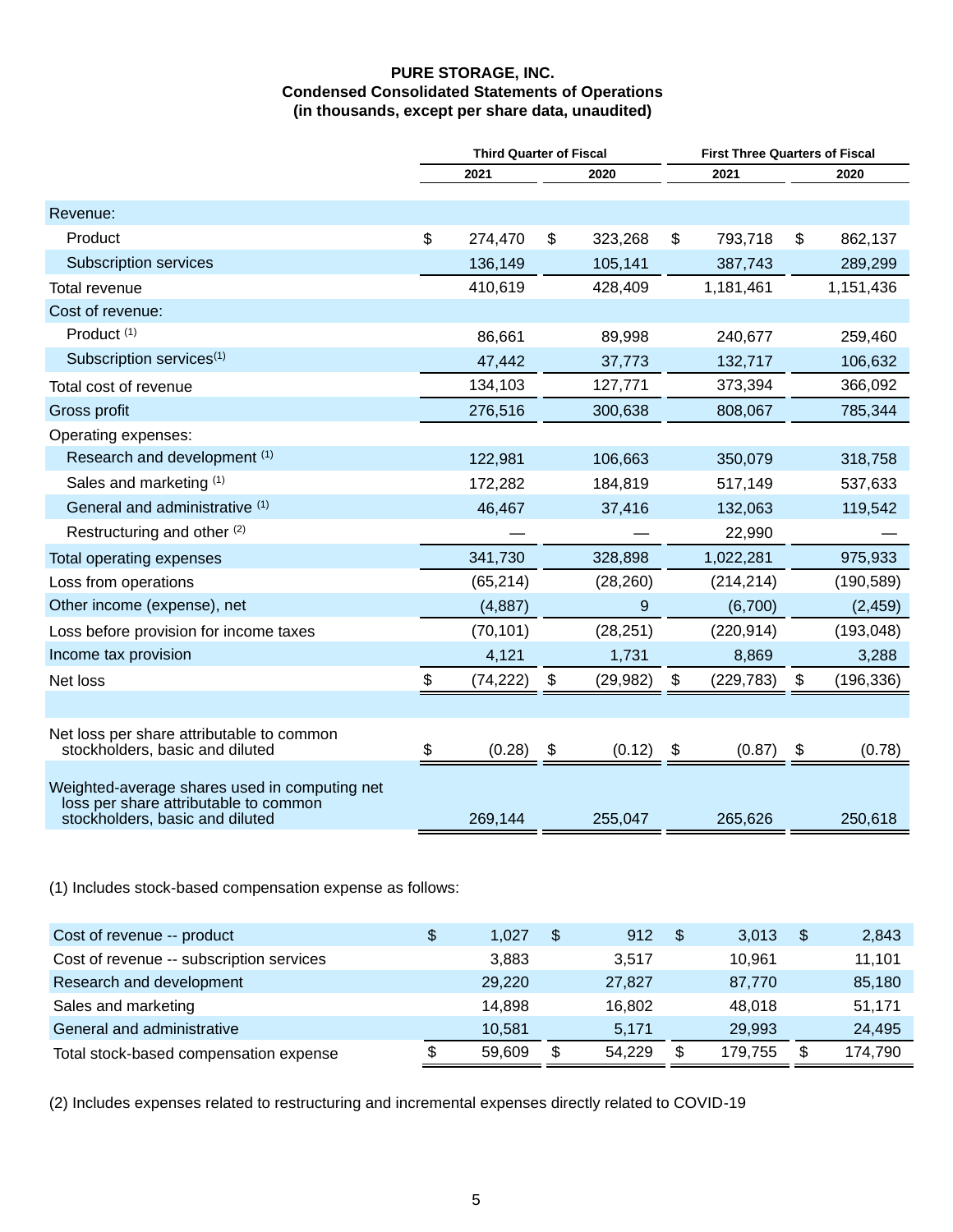#### **PURE STORAGE, INC. Condensed Consolidated Statements of Cash Flows (in thousands, unaudited)**

|                                                                                    | <b>Third Quarter of Fiscal</b> |            |    |            |                  | <b>First Three Quarters of Fiscal</b> |            |  |
|------------------------------------------------------------------------------------|--------------------------------|------------|----|------------|------------------|---------------------------------------|------------|--|
|                                                                                    |                                | 2021       |    | 2020       | 2021             |                                       | 2020       |  |
| Cash flows from operating activities                                               |                                |            |    |            |                  |                                       |            |  |
| Net loss                                                                           | \$                             | (74, 222)  | \$ | (29, 982)  | \$<br>(229, 783) | \$                                    | (196, 336) |  |
| Adjustments to reconcile net loss to net cash provided by<br>operating activities: |                                |            |    |            |                  |                                       |            |  |
| Depreciation and amortization                                                      |                                | 18,214     |    | 23,194     | 49,811           |                                       | 66,785     |  |
| Amortization of debt discount and debt issuance costs                              |                                | 7,400      |    | 6,896      | 21,525           |                                       | 20,186     |  |
| Stock-based compensation expense                                                   |                                | 59,609     |    | 54,229     | 179,755          |                                       | 174,790    |  |
| Impairment of long-lived assets                                                    |                                |            |    |            | 7,505            |                                       |            |  |
| Other                                                                              |                                | 2,139      |    | (810)      | 4,111            |                                       | (483)      |  |
| Changes in operating assets and liabilities, net of effects of<br>acquisitions:    |                                |            |    |            |                  |                                       |            |  |
| Accounts receivable, net                                                           |                                | (8,676)    |    | (9, 474)   | 83,220           |                                       | 17,079     |  |
| Inventory                                                                          |                                | (6, 459)   |    | (4, 130)   | (4, 724)         |                                       | 2,722      |  |
| Deferred commissions                                                               |                                | (7, 402)   |    | (4, 563)   | (12, 885)        |                                       | (8, 158)   |  |
| Prepaid expenses and other assets                                                  |                                | (11, 217)  |    | 2,099      | (37,606)         |                                       | 1,464      |  |
| Operating lease right-of-use assets                                                |                                | 7,253      |    | 6,524      | 21,434           |                                       | 19,962     |  |
| Accounts payable                                                                   |                                | 29,656     |    | (4, 417)   | 8,566            |                                       | (35, 244)  |  |
| Accrued compensation and other liabilities                                         |                                | (6,520)    |    | (5, 307)   | (9,737)          |                                       | (31, 011)  |  |
| Operating lease liabilities                                                        |                                | (7, 373)   |    | (5,937)    | (20, 444)        |                                       | (19,020)   |  |
| Deferred revenue                                                                   |                                | 30,397     |    | 35,935     | 57,860           |                                       | 106,980    |  |
| Net cash provided by operating activities                                          |                                | 32,799     |    | 64,257     | 118,608          |                                       | 119,716    |  |
| Cash flows from investing activities                                               |                                |            |    |            |                  |                                       |            |  |
| Purchases of property and equipment                                                |                                | (24, 867)  |    | (20, 977)  | (73, 643)        |                                       | (74, 206)  |  |
| Acquisitions, net of cash acquired                                                 |                                | (339, 806) |    | (3,713)    | (339, 806)       |                                       | (51, 594)  |  |
| Purchase of intangible assets                                                      |                                |            |    |            |                  |                                       | (9,000)    |  |
| Purchase of strategic investment                                                   |                                | (5,000)    |    |            | (5,000)          |                                       |            |  |
| Purchases of marketable securities                                                 |                                | (163, 154) |    | (151, 527) | (454, 391)       |                                       | (640, 024) |  |
| Sales of marketable securities                                                     |                                | 40,856     |    | 56,150     | 132,207          |                                       | 116,518    |  |
| Maturities of marketable securities                                                |                                | 118,606    |    | 74,901     | 324,780          |                                       | 345,657    |  |
| Net cash used in investing activities                                              |                                | (373, 365) |    | (45, 166)  | (415, 853)       |                                       | (312, 649) |  |
| Cash flows from financing activities                                               |                                |            |    |            |                  |                                       |            |  |
| Net proceeds from exercise of stock options                                        |                                | 4,019      |    | 6,544      | 25,677           |                                       | 25,804     |  |
| Proceeds from issuance of common stock under employee<br>stock purchase plan       |                                | 16,418     |    | 11,249     | 32,439           |                                       | 43,291     |  |
| Proceeds from borrowings, net of issuance costs                                    |                                | 246,942    |    |            | 251,892          |                                       |            |  |
| Repayment of debt assumed from acquisition                                         |                                |            |    |            |                  |                                       | (11, 555)  |  |
| Tax withholding on vesting of restricted stock                                     |                                | (1,239)    |    | (1,614)    | (4,080)          |                                       | (8,787)    |  |
| Repurchases of common stock                                                        |                                | (21, 411)  |    |            | (111, 554)       |                                       |            |  |
| Net cash provided by financing activities                                          |                                | 244,729    |    | 16,179     | 194,374          |                                       | 48,753     |  |
| Net increase (decrease) in cash, cash equivalents and restricted<br>cash           |                                | (95, 837)  |    | 35,270     | (102, 871)       |                                       | (144, 180) |  |
| Cash, cash equivalents and restricted cash, beginning of period                    |                                | 370,888    |    | 284,363    | 377,922          |                                       | 463,813    |  |
| Cash, cash equivalents and restricted cash, end of period                          | \$                             | 275,051    | \$ | 319,633    | \$<br>275,051    | $\,$                                  | 319,633    |  |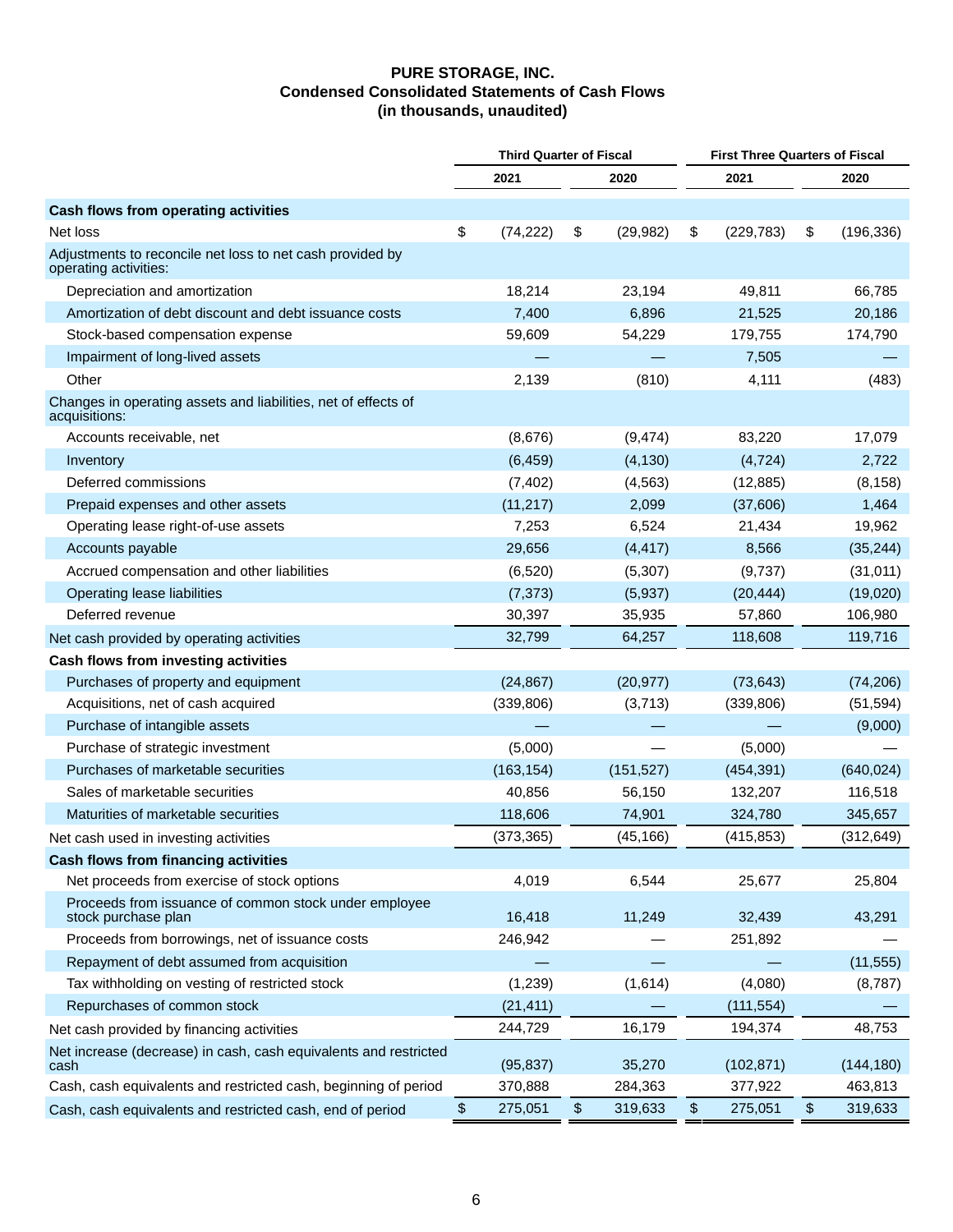#### **Reconciliations of non-GAAP results of operations to the nearest comparable GAAP measures**

The following table presents non-GAAP gross margins by revenue source before certain items (in thousands except percentages, unaudited):

|                                             |                        |                                    | <b>Third Quarter of Fiscal 2021</b> | <b>Third Quarter of Fiscal 2020</b> |     |                                |                                            |                        |                                    |                |       |     |           |       |  |  |  |  |  |  |  |  |  |  |  |  |  |  |  |  |                                |                                            |
|---------------------------------------------|------------------------|------------------------------------|-------------------------------------|-------------------------------------|-----|--------------------------------|--------------------------------------------|------------------------|------------------------------------|----------------|-------|-----|-----------|-------|--|--|--|--|--|--|--|--|--|--|--|--|--|--|--|--|--------------------------------|--------------------------------------------|
|                                             | <b>GAAP</b><br>results | <b>GAAP</b><br>gross<br>margin (a) |                                     | Adjustment                          |     | Non-<br><b>GAAP</b><br>results | Non-<br><b>GAAP</b><br>gross<br>margin (b) | <b>GAAP</b><br>results | <b>GAAP</b><br>gross<br>margin (a) | Adjustment     |       |     |           |       |  |  |  |  |  |  |  |  |  |  |  |  |  |  |  |  | Non-<br><b>GAAP</b><br>results | Non-<br><b>GAAP</b><br>gross<br>margin (b) |
|                                             |                        |                                    | \$                                  | 1,027                               | (c) |                                |                                            |                        |                                    | $\mathfrak{S}$ | 912   | (c) |           |       |  |  |  |  |  |  |  |  |  |  |  |  |  |  |  |  |                                |                                            |
|                                             |                        |                                    |                                     | 13                                  | (d) |                                |                                            |                        |                                    |                | 21    | (d) |           |       |  |  |  |  |  |  |  |  |  |  |  |  |  |  |  |  |                                |                                            |
|                                             |                        |                                    |                                     | 2,396                               | (e) |                                |                                            |                        |                                    |                | 1,933 | (e) |           |       |  |  |  |  |  |  |  |  |  |  |  |  |  |  |  |  |                                |                                            |
| Gross profit --<br>product                  | \$187,809              | 68.4 % \$                          |                                     | 3,436                               |     | \$191,245                      |                                            | 69.7 % \$233,270       | 72.2 %                             | \$             | 2,866 |     | \$236,136 | 73.0% |  |  |  |  |  |  |  |  |  |  |  |  |  |  |  |  |                                |                                            |
|                                             |                        |                                    |                                     |                                     |     |                                |                                            |                        |                                    |                |       |     |           |       |  |  |  |  |  |  |  |  |  |  |  |  |  |  |  |  |                                |                                            |
|                                             |                        |                                    | \$                                  | 3,883                               | (c) |                                |                                            |                        |                                    | \$             | 3,517 | (c) |           |       |  |  |  |  |  |  |  |  |  |  |  |  |  |  |  |  |                                |                                            |
|                                             |                        |                                    |                                     | 59                                  | (d) |                                |                                            |                        |                                    |                | 96    | (d) |           |       |  |  |  |  |  |  |  |  |  |  |  |  |  |  |  |  |                                |                                            |
|                                             |                        |                                    |                                     | $\overline{7}$                      | (f) |                                |                                            |                        |                                    |                |       |     |           |       |  |  |  |  |  |  |  |  |  |  |  |  |  |  |  |  |                                |                                            |
| Gross profit --<br>subscription<br>services | \$ 88,707              | 65.2 %                             | $\mathfrak{S}$                      | 3,949                               |     | \$92,656                       |                                            | 68.1 % \$ 67,368       | 64.1 % \$                          |                | 3,613 |     | \$70,981  | 67.5% |  |  |  |  |  |  |  |  |  |  |  |  |  |  |  |  |                                |                                            |
|                                             |                        |                                    | $\mathfrak{L}$                      | 4,910                               | (c) |                                |                                            |                        |                                    | \$             | 4,429 | (c) |           |       |  |  |  |  |  |  |  |  |  |  |  |  |  |  |  |  |                                |                                            |
|                                             |                        |                                    |                                     | 72                                  | (d) |                                |                                            |                        |                                    |                | 117   | (d) |           |       |  |  |  |  |  |  |  |  |  |  |  |  |  |  |  |  |                                |                                            |
|                                             |                        |                                    |                                     | 2,396                               | (e) |                                |                                            |                        |                                    |                | 1,933 | (e) |           |       |  |  |  |  |  |  |  |  |  |  |  |  |  |  |  |  |                                |                                            |
|                                             |                        |                                    |                                     | 7                                   | (f) |                                |                                            |                        |                                    |                |       |     |           |       |  |  |  |  |  |  |  |  |  |  |  |  |  |  |  |  |                                |                                            |
| <b>Total gross</b><br>profit                | \$276,516              | 67.3 % \$                          |                                     | 7,385                               |     | \$283,901                      |                                            | 69.1 % \$300,638       | 70.2 % \$                          |                | 6,479 |     | \$307,117 | 71.7% |  |  |  |  |  |  |  |  |  |  |  |  |  |  |  |  |                                |                                            |

(a) GAAP gross margin is defined as GAAP gross profit divided by revenue.

(b) Non-GAAP gross margin is defined as non-GAAP gross profit divided by revenue.

(c) To eliminate stock-based compensation expense.

(d) To eliminate payroll tax expense related to stock-based activities.

(e) To eliminate amortization expense of acquired intangible assets.

(f) To eliminate payments to former shareholders of acquired company.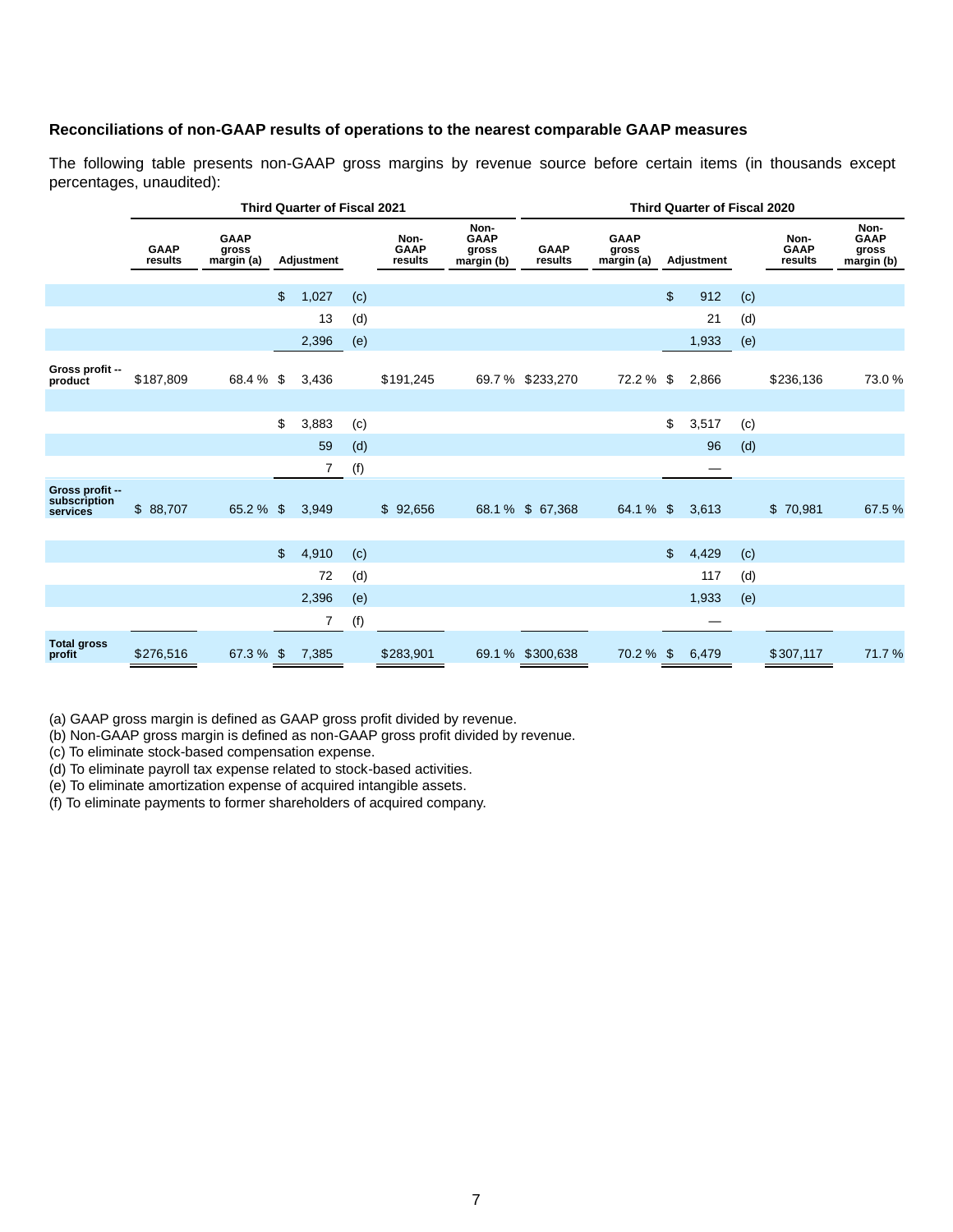The following table presents certain non-GAAP consolidated results before certain items (in thousands, except per share amounts and percentages, unaudited):

|                                                                                               |                        | <b>Third Quarter of Fiscal 2021</b>    |              | Third Quarter of Fiscal 2020 |                         |                                                |                        |                                        |    |            |     |                                |                                                |
|-----------------------------------------------------------------------------------------------|------------------------|----------------------------------------|--------------|------------------------------|-------------------------|------------------------------------------------|------------------------|----------------------------------------|----|------------|-----|--------------------------------|------------------------------------------------|
|                                                                                               | <b>GAAP</b><br>results | <b>GAAP</b><br>operating<br>margin (a) | Adjustment   |                              | Non-<br>GAAP<br>results | Non-<br><b>GAAP</b><br>operating<br>margin (b) | <b>GAAP</b><br>results | <b>GAAP</b><br>operating<br>margin (a) |    | Adjustment |     | Non-<br><b>GAAP</b><br>results | Non-<br><b>GAAP</b><br>operating<br>margin (b) |
|                                                                                               |                        |                                        | \$<br>59,609 | (c)                          |                         |                                                |                        |                                        | \$ | 52,335     | (c) |                                |                                                |
|                                                                                               |                        |                                        | 3,533        | (d)                          |                         |                                                |                        |                                        |    | 1,894      | (d) |                                |                                                |
|                                                                                               |                        |                                        | 1,166        | (e)                          |                         |                                                |                        |                                        |    | 1,160      | (e) |                                |                                                |
|                                                                                               |                        |                                        | 2,573        | (f)                          |                         |                                                |                        |                                        |    | 1,933      | (f) |                                |                                                |
|                                                                                               |                        |                                        | 1,762        | (g)                          |                         |                                                |                        |                                        |    |            |     |                                |                                                |
| Operating<br>Income (loss)                                                                    | \$(65,214)             | $-15.9%$                               | \$<br>68,643 |                              | \$3,429                 |                                                | $0.8\%$ \$(28,260)     | $-6.6%$                                | \$ | 57,322     |     | \$29,062                       | 6.8%                                           |
|                                                                                               |                        |                                        |              |                              |                         |                                                |                        |                                        |    |            |     |                                |                                                |
|                                                                                               |                        |                                        | \$<br>59,609 | (c)                          |                         |                                                |                        |                                        | \$ | 52,335     | (c) |                                |                                                |
|                                                                                               |                        |                                        | 3,533        | (d)                          |                         |                                                |                        |                                        |    | 1,894      | (d) |                                |                                                |
|                                                                                               |                        |                                        | 1,166        | (e)                          |                         |                                                |                        |                                        |    | 1,160      | (e) |                                |                                                |
|                                                                                               |                        |                                        | 2,573        | (f)                          |                         |                                                |                        |                                        |    | 1,933      | (f) |                                |                                                |
|                                                                                               |                        |                                        | 1,762        | (g)                          |                         |                                                |                        |                                        |    |            |     |                                |                                                |
|                                                                                               |                        |                                        | 7,400        | (h)                          |                         |                                                |                        |                                        |    | 6,896      | (h) |                                |                                                |
| Net income<br>(loss)                                                                          | \$(74,222)             |                                        | \$<br>76,043 |                              | \$1,821                 |                                                | \$(29,982)             |                                        | \$ | 64,218     |     | \$34,236                       |                                                |
| Net income<br>(loss) per<br>share -- basic<br>and diluted                                     | \$<br>(0.28)           |                                        |              |                              | \$<br>0.01              |                                                | (0.12)<br>\$           |                                        |    |            |     | \$<br>0.13                     |                                                |
| Weighted-<br>average<br>shares used in<br>per share<br>calculation --<br>basic and<br>diluted | 269,144                |                                        | 15,677       | (i)                          | 284,821                 |                                                | 255,047                |                                        |    | 17,161     | (i) | 272,208                        |                                                |

(a) GAAP operating margin is defined as GAAP operating loss divided by revenue.

(b) Non-GAAP operating margin is defined as non-GAAP operating loss divided by revenue.

(c) To eliminate stock-based compensation expense.

(d) To eliminate payments to former shareholders of acquired companies.

(e) To eliminate payroll tax expense related to stock-based activities.

(f) To eliminate amortization expense of acquired intangible assets.

(g) To eliminate acquisition-related transaction and integration expenses.

(h) To eliminate amortization expense of debt discount and debt issuance costs related to our long-term debt.

(i) To include effect of dilutive securities (employee stock options, restricted stock, and shares from employee stock purchase plan).